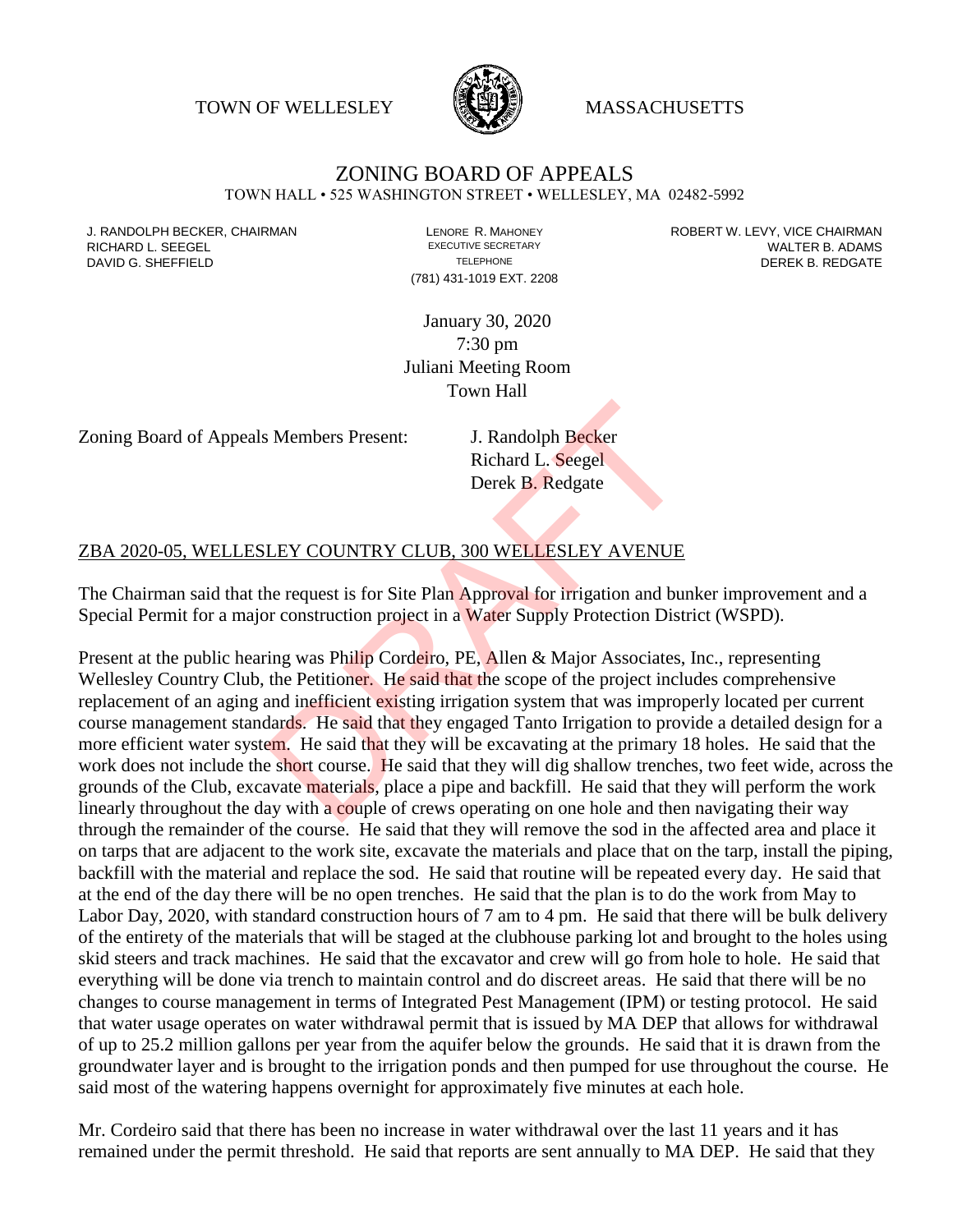are hoping that because of better layout, efficiency with newer heads and appropriate patterns, that actual usage will go down an estimated 10 to 20 percent. He said that they will verify that estimate upon conclusion of installation and then checking the annual yield. He said that they will be operating on a hybrid system between old and new this year. He said that next year they will operate entirely on the new system, and that is when they will be able to note the water efficiency.

Mr. Cordeiro said that the other element of the project involves bunker improvements. He said that some of the bunkers are degrading around the edges and need some shaping and manicuring. He said that they will bring in 1,500 tons of new bunker sand and that will be staged at the Maintenance Facility. He said that the sand will be trucked to the holes.

Mr. Cordeiro said that any extra materials from bunker removal or installation of irrigation piping will remain entirely on site. He said that it will be brought to the Maintenance Facility on the southerly side of Wellesley Avenue and will be used to deepen berms, pack slopes, and for general course materials. He said that the only import of materials will be the sand for the bunkers and the pipe materials for irrigation. He said that the pumps will remain in place

Mr. Cordeiro said that they have appeared before the Wetlands Protection Committee (WPC) and have an Order of Conditions for the project. He said that they met with **DPW** several times, who provided a list of questions that they seek clarification on. He said that they are working with the MWRA for an 8M permit for work on the aqueduct and with Algonquin Gas for a permit to cross transmission lines that are on the course grounds.

Mr. Cordeiro said that the request for Site Plan Approval for a major construction project is based on disturbing more than 5,000 square feet of earth. He said that there will be no new structures, lights or signs. He said that the request is also for a Special Permit for a major construction project in a WSPD.

Mr. Seegel asked if there is any monitoring of Rosemary Wetlands at various times during the pumping season. Mr. Cordeiro said that they have a monitoring well program for wells located throughout the course, including the wetland areas adjacent to Rosemary Brook. He said that they draw the water out of the ground to ensure that the wetland is not degraded. He said that the Country Club is well aware of the wetlands and there has been no change to the areas or the wetland bearing capacity as they have continued to draw water from the ground. ey have appeared before the Wetlands Protection Commi<br>he project. He said that they met with DPW several time<br>clarification on. He said that they are working with the M<br>and with Algonquin Gas for a permit to cross transmis

Mr. Becker asked about additional detail sheets. He said that there are various stretches of the work to be done that are not shown on the plans provided. Mr. Cordeiro said that DPW asked the Petitioner to provide appropriate details so that they could understand the scope of the work. He said that they just wanted to know what the typical work would entail. He said that they understand that there is a gap in the information and they can provide additional detail sheets to cover it. He said that the work scope and product will be the same on the outside as shown on the inside.

Mr. Becker said that part of the work looks very linear, or straight at right angles, which makes sense for trenching. He said that the second part is curvilinear all around. He questioned whether that is pipe on Sheet 2 of 6, surrounding Hole 8 and goes down the fairway is just marking the fairway. Mr. Cordeiro said that it is marking out the extent of the fairway. He said that everything for the irrigation system will be in a linear layout pattern.

Mr. Becker said that the narrative discusses old piping that will demolished and removed in some places and abandoned in other places. Mr. Cordeiro said that it may be both. He said that if they trench and encounter it, it will be cut and removed but they will not widen the trench to remove what is outside of the area. He said that they will remove what they encounter and abandon what they do not encounter.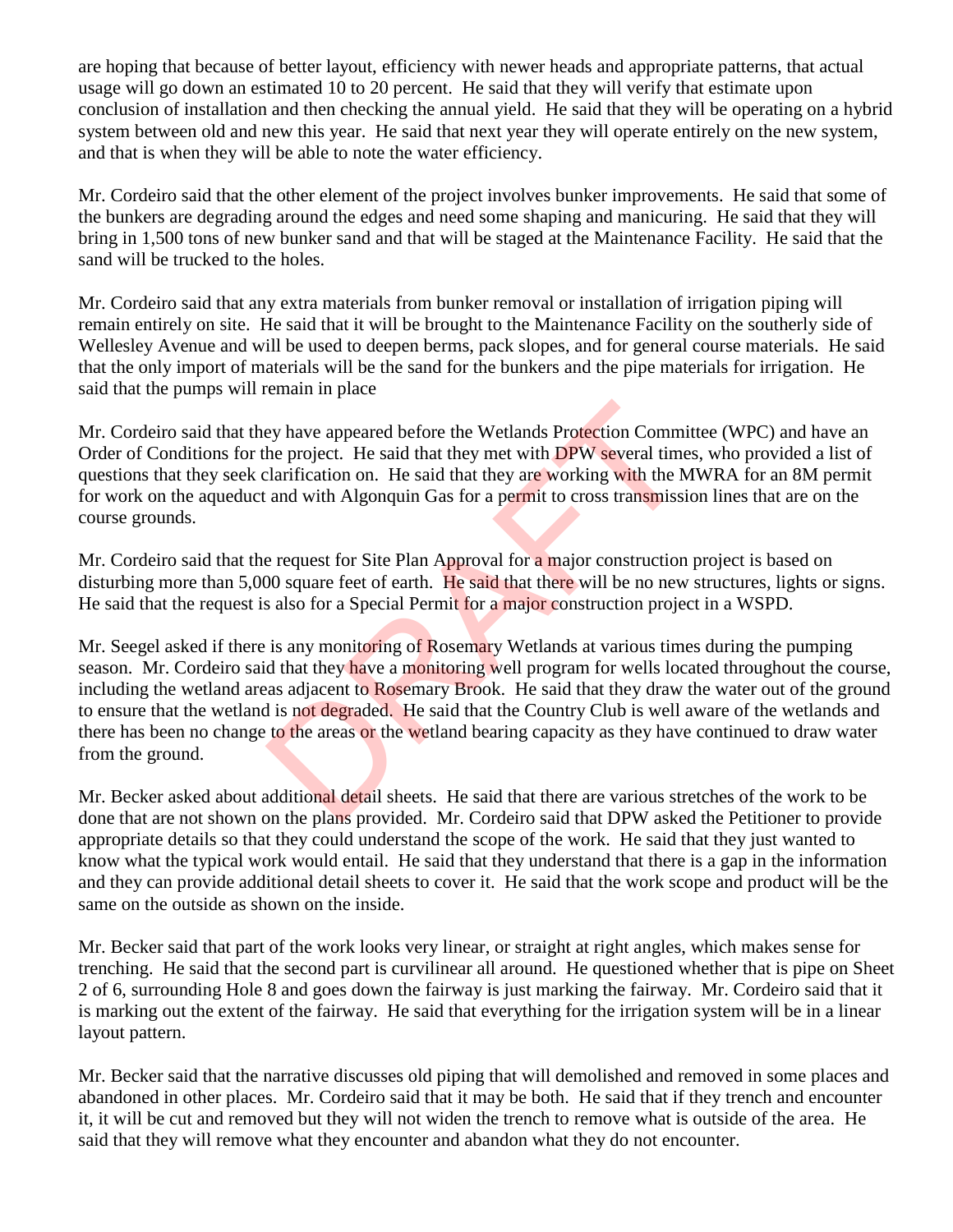Mr. Becker said that the water comes from the pumping station near the  $8<sup>th</sup>$  hole, goes to a pond and then is pumped into the system. He asked how the old system will be kept live while installing the new system. He asked how the work will be done at the pump station and at the pond. Mr. Cordeiro said that there will be no work at the pump station, and the suction lines from the pond and the submersible pumps that draw up from the ground will remain intact. He said that the new layout mimics the existing layout. He said that as each new hole is completed, they will be attached to the main lines and allowed to go live. He said that they may some flexibility as the work progresses but that is the intent. He said that the idea is that they add the new lines as taps to the old lines until the new main is attached and everything switches over. Mr. Seegel confirmed that there will be all new piping going all the way to the pump station.

Mr. Becker asked about the location of the tensiometers and the controllers and how they talk to each other. Mr. Cordeiro said that the tensiometers are located throughout the course and the control panels have been relocated to the Maintenance Facility. He said that they will talk wirelessly. He said that they will leave the location of the tensiometers to the irrigation consultant and the groundskeeper once they layout the system.

Mr. Redgate confirmed that there will be no crossings of Wellesley Avenue as part of the project. He discussed including George Saraceno's comments in his letter as part of ZBA's approval. He asked if the 8M permit has to be in place. Mr. Cordeiro said that they cannot work in the MWRA easement without the 8M permit. He said that they cannot cross the Algonquin Gas easement until both of the permits are secured. He said that. He said that they can work on a portion of the Club while they are finalizing those permits. He said that both of those agencies have already responded to the Club and the permit are in process now.

Mr. Redgate said that Mr. Saraceno commented on the process of directional drilling and recommended and that the Club hire an inspector during construction of the irrigation system and to provide a report. Mr. Cordeiro said that the Club will accept a condition to incorporate the report as part of the approval. He said that they coordinated with Mr. Saraceno to keep all environmental controls on site in case of a plume to stop any movement of water downstream. He said that they discussed with Mr. Saraceno that the spoils from the ejector pit from the directional drilling will be contained on tarps, not directly on the ground. The Saraceno's comments in his letter as part of ZBA's ap Mr. Cordeiro said that they cannot work in the MWRA<br>
cannot cross the Algonquin Gas easement until both of the year cannot cross the Algonquin Gas easement until bo

Mr. Redgate asked if the estimate of 20 percent decrease from new technology is reasonable. Mr. Cordeiro said that is what has been discussed and they are hoping to achieve that.

Mr. Redgate said that Mr. Saraceno's letter said that they could not find prior reporting from Wellesley Country Club. He asked that the data from last 10 ten years be provided to Mr. Saraceno, if possible, and have a schedule to provide that report for each year going forward. Mr. Cordeiro said that he has a complete response letter for Mr. Saraceno that contains the reports that he is seeking. He said that they will provide annual reports going forward. He said that Mr. Saraceno's comments are primarily bookkeeping or protection of the resources.

Mr. Becker discussed the bunker improvement chart on the last drawing. Mr. Cordeiro said that size is the area of the bunker and low is the limit of the work. He said that Mr. Saraceno had asked that the bunker plan be labeled better. He said that he has an updated plan from the course designer that clarifies that.

Mr. Cordeiro said that renovation is a widening and expansion and refurbish is removal and replacement of the sand.

Mr. Becker said that the WSPD bylaw has requirements for what can and cannot be done in the district. He said that if they are importing sand, it has to meet specifications that there are no hazardous materials in it. He said that they will have to keep track of where the sand came from and getting certification from the supplier that the sand has been tested. Mr. Cordeiro said that the Club is very familiar with that as a condition in terms of tracking the bill of lading as to the source of the material. He said that will tracking and monitoring for clean material can be added as a condition to the approval.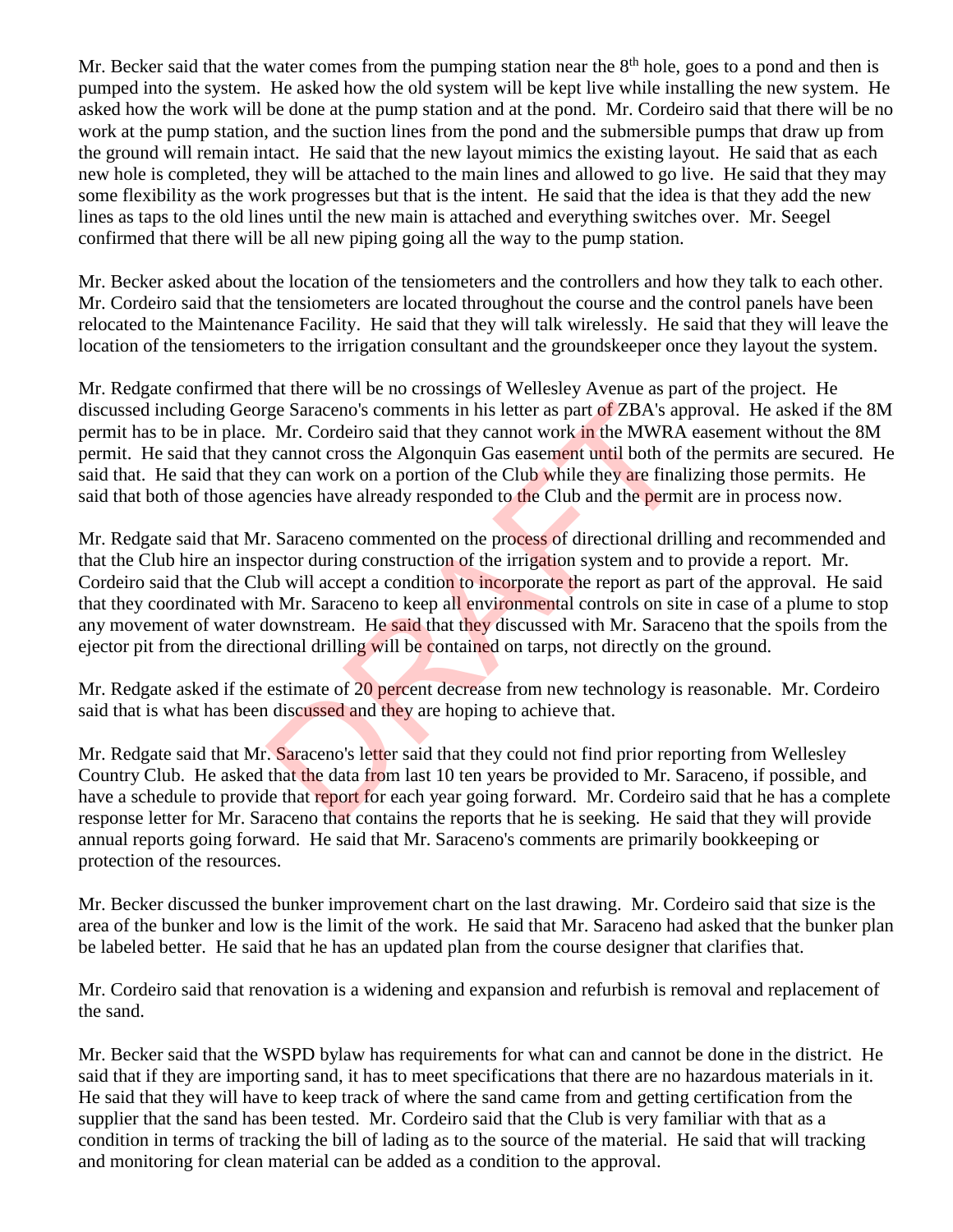Mr. Becker said that materials will be stored on the northern side of Wellesley Avenue but part of it will be installed on the south side. He asked how it will be transported. Mr. Cordeiro said that they have to take delivery of the irrigation system as a whole. He said that the largest open area is the Clubhouse parking lot. He said that they will segregate an area by the Fuel & Wash Center. He said that they will use vehicles with rubber sole tires or skid steers to move the materials at the protected crossing to the aqueduct easement to stage at the various holes. Mr. Becker discussed adding a condition that the operation not occur during peak morning or evening hours. Mr. Cordeiro said that a condition will be acceptable. He said that it will likely be only one or two days to move the materials from the north to the south side.

Mr. Becker discussed the table in Section 5 that talks about the Construction Management Plan (CMP). He said that it was not clear how the bunker work rolls into the irrigation work. He asked if it will be the same two crews. Mr. Cordiero said that the Club purchased an irrigation package that includes the crew that will install it. He said that a different crew will work on the bunkers on a rolling basis. He said that they will take one hole offline to install irrigation and the bunker work will be done parallel to that for the hole.

Mr. Becker read the Planning Board recommendation. Mr. Cordeiro said that they met with the Design Review Board (DRB) and they made a recommendation for water management. He said that DRB submitted a revised letter.

Mr. Redgate said that this is a replacement for a better irrigation system and not starting new.

Mr. Becker discussed the Board's permitting of the short course. He said that along Brookside Road a couple of ponds connect to the water supply system. He said that the Board looked at the management plan for the golf course. He said that for this project they will just be changing the container for the fluid, not changing the fluid.

The Board discussed draft conditions including incorporating the Order of Conditions, including Mr. Saraceno's letter, receipt of the 8M permit prior to any work on the aqueduct and approval from Algonquin Gas before work on the gas line easement, and a requirement for 3rd party inspection of directional drilling and submittal of reports to DPW and to ZBA. The Board said that there will be one set of conditions for Site Plan Approval and the Special Permit in a WSPD. ning Board recommendation. Mr. Cordeiro said that the<br>d they made a recommendation for water management. I<br>s is a replacement for a better irrigation system and not st<br>Board's permitting of the short course. He said that a

Mr. Seegel asked where the sand will be stockpiled. Mr. Cordeiro said that it will be stockpiled at the existing Turf Maintenance Facility on the south side of Wellesley Avenue. Mr. Seegel asked about a wheel wash there. Mr. Cordeiro said that the area is hard asphalt all the way down with a collection pit at the base.

Mr. Becker said that there should be tracking of any materials imported to the site because of the WSPD.

Mr. Redgate said that former and future water draws should be supplied as reported to MA DEP.

Mr. Becker confirmed that there will be seven conditions: compliance with Mr. Saraceno's final letter; compliance with the Order of Conditions; no work until the 8M and the Algonquin consent is received for the aqueduct and the gas transmission right of way; third party inspection and report for the directional drilling; tracking the origin and ensuring compliance with the requirements of the WSPD bylaw; and tracking the water usage, with copies to DPW

Mr. Redgate moved, Mr. Seegel seconded the motion, and the Board voted unanimously to grant Site Plan Approval for a major construction project without PSI for WCC irrigation project. Mr. Redgate moved, Mr. Seegel seconded the motion, and the Board voted unanimously to grant a Special Permit for a major construction project in a WSPD. The Site Plan Approval and Special Permit shall be subject to the same set of conditions.